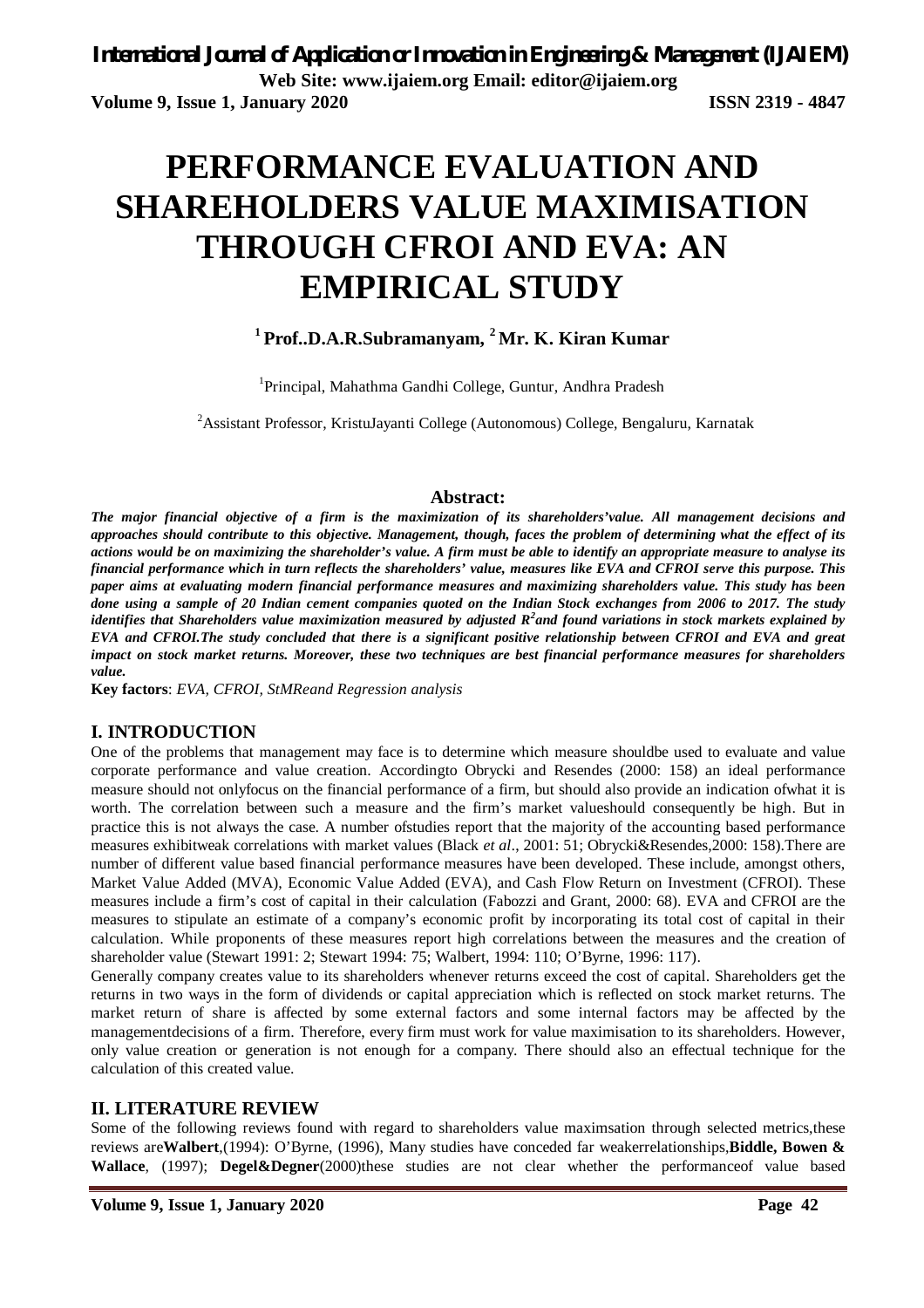# *International Journal of Application or Innovation in Engineering & Management (IJAIEM)* **Web Site: [www.ijaiem.org](http://www.ijaiem.org) Email: [editor@ijaiem.org](mailto:editor@ijaiem.org)**

# **Volume 9, Issue 1, January 2020 ISSN 2319 - 4847**

measuresreally benefit to a company in its objective to maximise shareholders' value. **Sharma& Kumar** (2009)they studied 112 literatures on Economic Value added by the use of descriptive statistics. The study revealed that the EVA is a metric/tool used in measuring financial performance. **Grant**(1992),Investigated relationship between Economic Value Added and Firms' value. The study found thatthe EVA significantly effects on firms' value. **Wallace**(2004) examined the performance of firm based on Economic Value Added(EVA) and other residual income methods. The study concluded that the EVA adopters dispose of more assets and make new investments. **Ghanbari and More**calculate therelationship between EVA and Market Value Added of automobilecompanies in India. The study foundthat there is strong support to Stern Stewart'sclaim.

**KristínaJančovičová(2010)** the aim of the study is evaluate the incremental and relative information of CFROI. In this study whether CFROI able perform than traditional accounting measures in explain the changes in stock market return. In this study traditional measures are applied like EBEI and OCF and shareholder value creation measure is CFROI. The study concluded that CFROI margin is the difference between CFROI and cost of capital.

**Clinton and Chen**1996 study the EVA, CFROI of BCG and RCF in association with stock market returns. In this study 325 companies are selected during the period of 1991 to 1995. The study found that Economic Value Added and CFROI insignificantly associated with stock returns.

**Nichols**(1998) he study and analyse the EVA and CFROI. He stated that there is no specific and long term impact of business decisions on shareholders value. with regard this the study observed that Economic value added is better than CFROI measure.

#### **III. OBJECTIVES OF THE STUDY**

The following objectives made on the above studies

- To examine the performance value based measures Economic Value Added (EVA) and Cash Flow Return on Investments (CFROI),
- To study the relationship between Economic Value Added and Cash Flow Return on Investments
- To study the impact of EVA and CFROI on Stock Market Returns (StMRe)

#### **IV. RESEARCH METHODOLOGY**

Data were collected from the annual reports of the 20 select cement companies in India which are listed in recognized stock exchange.In this study EVA and CFROI is calculate based on the following formula

**(a)**Economic Value Added(EVA) is an evaluation of the economic profit made by a company after deducting total cost of all its forms of capital (debt, as well as equity) from Net Operating Profit After Tax (NOPAT).When increase in firm's EVA should result an increase inshareholder valuewhereas decrease in EVA results an destroy the firm value. The EVA calculated by the following formula:

**EVA = NOPAT – (WACC \* CE)** 

Where:

**EVA** : Economic Value Added

**NOPAT** : Net Operating Profit after Taxes

**WACC :** Weighted Average Cost of Capital

**CE :** Capital Employed.

**(b)** Cash Flows Return on Investment is another important tool of performance measurement for managers who can use for all financial aspects of their organizational unit. It is a percentage rate of return valuation model that is basically cash flow divided by capital employed. The objective of this measure is to guide the company managers. The CFROI calculate by the following formula:

**CFROI = OCF / Capital Employed**

 $OCF = Net Income + Non Cash Exp + Changes in Working Capital$ **Non-cash Exp**. = Depreciation and Differed Tax **Capital Employed =** Total Assets – Current Liabilities

#### **c) Statistical Tools**

F-Test, Regression and correlation method of data analysis were used in this study. The regression equation is

 $StMRe = \alpha + \beta_{1EVA} + \beta_{2CFROI} + \mu$ Where: StMr = Stock Market Returns of selected companies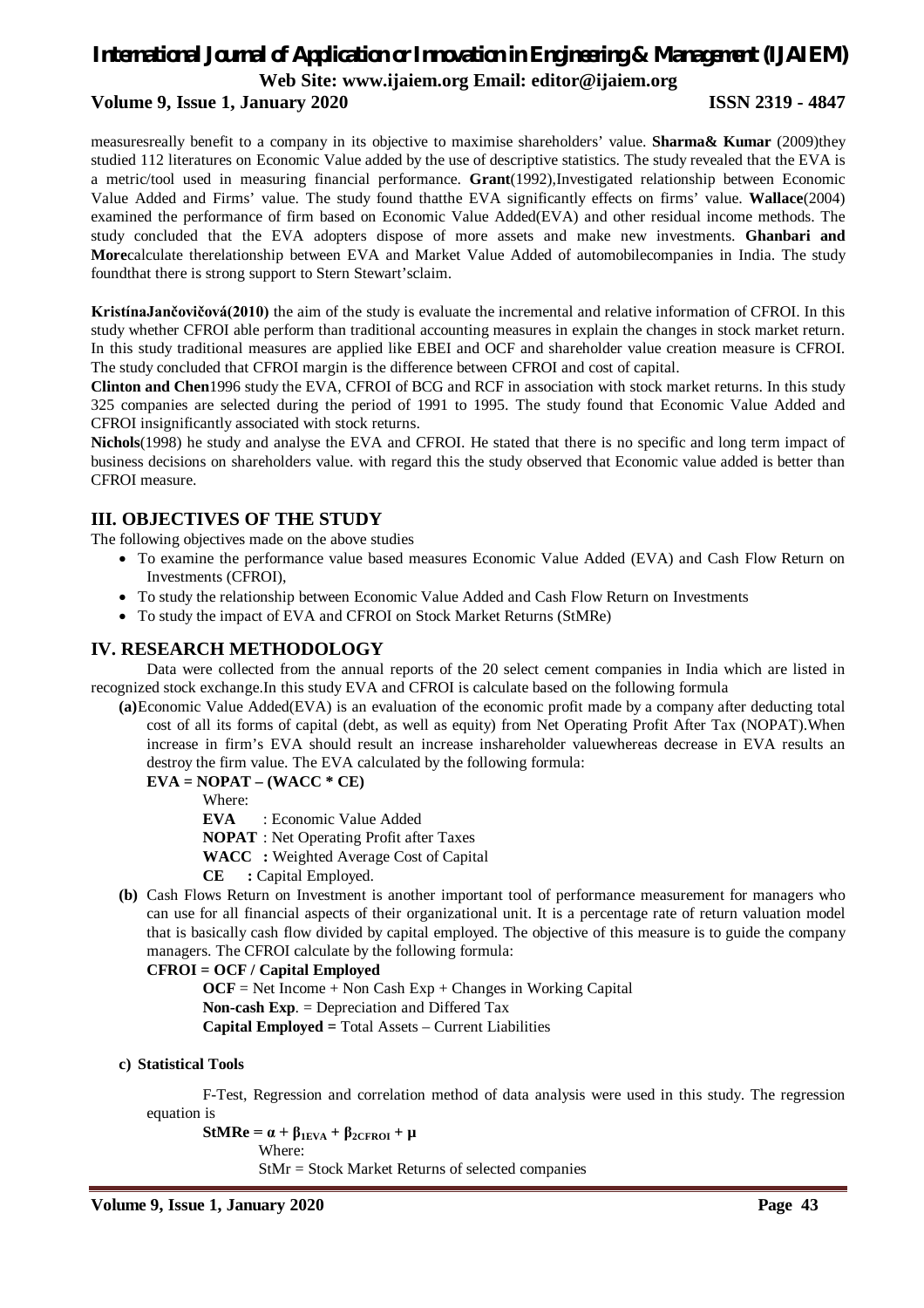# *International Journal of Application or Innovation in Engineering & Management (IJAIEM)* **Web Site: [www.ijaiem.org](http://www.ijaiem.org) Email: [editor@ijaiem.org](mailto:editor@ijaiem.org)**

**Volume 9, Issue 1, January 2020 ISSN 2319 - 4847**

 $\alpha$  = Constant EVA = Economic Value Added CFROI = Cash Flows Return on Investment  $\mu$  = Error term

#### **d) Hypothesis statement**

Based on the above objectives of the study the following hypothesis were formulated for finding the impact of selected measures on stock market returns

**H<sup>0</sup>** = Impact of EVA and CFROI on Stock Market Returns not create shareholder value

 $H_1$  = Impact of EVA and CFROI on Stock Market Returns create shareholder value

#### **V. INTERPRETATION AND RESULTS**

The study applied modern measures techniques like EVA and CFROIfor evaluating financial performance based on the secondary datawhich are published annual financial statements and stock market returns calculated based on the published share price in Indian stock exchanges. Descriptive statistics were used to summarize the mean, standard deviation, and statistical techniques  $\mathbb{R}^2$ , regression and coefficient of the study variables. The study applied hypotheses and tested using Leaner Regression with the help of SPSS statistical software, was used to predict the value of a variable based on the value of the financial performance variables.

|       | Table No:1       |          |          |                       |  |  |  |  |
|-------|------------------|----------|----------|-----------------------|--|--|--|--|
| Model | R                | R Square | Adjusted | $R$ Std. Error of the |  |  |  |  |
|       |                  |          | Square   | Estimate              |  |  |  |  |
|       |                  |          |          |                       |  |  |  |  |
|       | 430 <sup>a</sup> | 185      | -.087    | 47.53972              |  |  |  |  |

Table No: 1 the study identifies that Shareholders value maximisation measured by adjusted  $R^2$  equal to 18% and variations in stock markets explained by EVA and CFROI. Many studies havefound the weaker relationships between modern measures (Biddle, Bowen & Wallace, 1997: 316; Chen & Dodd, 1997: 325; Farsio, Degel&Degner, 2000: 117). It is thus not clear whether the implementation of a value based measure will actually benefit a firm in its quest to maximise its shareholders' value.

| <b>ANOVA</b> |    |          |          |          | Table No:2        |
|--------------|----|----------|----------|----------|-------------------|
|              | df | SS       | МS       |          | Significance<br>F |
| Regression   |    | 3306.385 | 1653.193 | 0.744504 | 0.514258          |
| Residual     | 6  | 13323.17 | 2220.528 |          |                   |
| Total        | 8  | 16629.56 |          |          |                   |

Table No: 2 The F Statistics of 0.74 shows that the result typically explained the model. The F Statistics shows that a change in stock return is caused by CFROI and EVA.

| <b>Coefficients</b> |            |                                    |            | Table No: 3                  |         |      |
|---------------------|------------|------------------------------------|------------|------------------------------|---------|------|
| Model               |            | <b>Unstandardized Coefficients</b> |            | Standardized<br>Coefficients |         | Sig. |
|                     |            | B                                  | Std. Error | <b>Beta</b>                  |         |      |
|                     | (Constant) | 13.410                             | 17.261     |                              | .777    | .467 |
|                     | <b>EVA</b> | .040                               | .035       | .427                         | 1.157   | .291 |
|                     | CFROI      | .008                               | .042       | $-.068$                      | $-.185$ | .859 |

Table No: 3 The EVA contributes to explain significantly at 0.05 % level of the stock market return. Modern Measures has value which is equal to 40% and 8%, this means that when the EVA increases by a one unit, Stock return increased by 40% whereas CFROI increases by one unit, stock returns increases by 8%. These significant results prove that when EVA and CFROIare positive, itincreases in shareholders' value too. In those cases where these measures